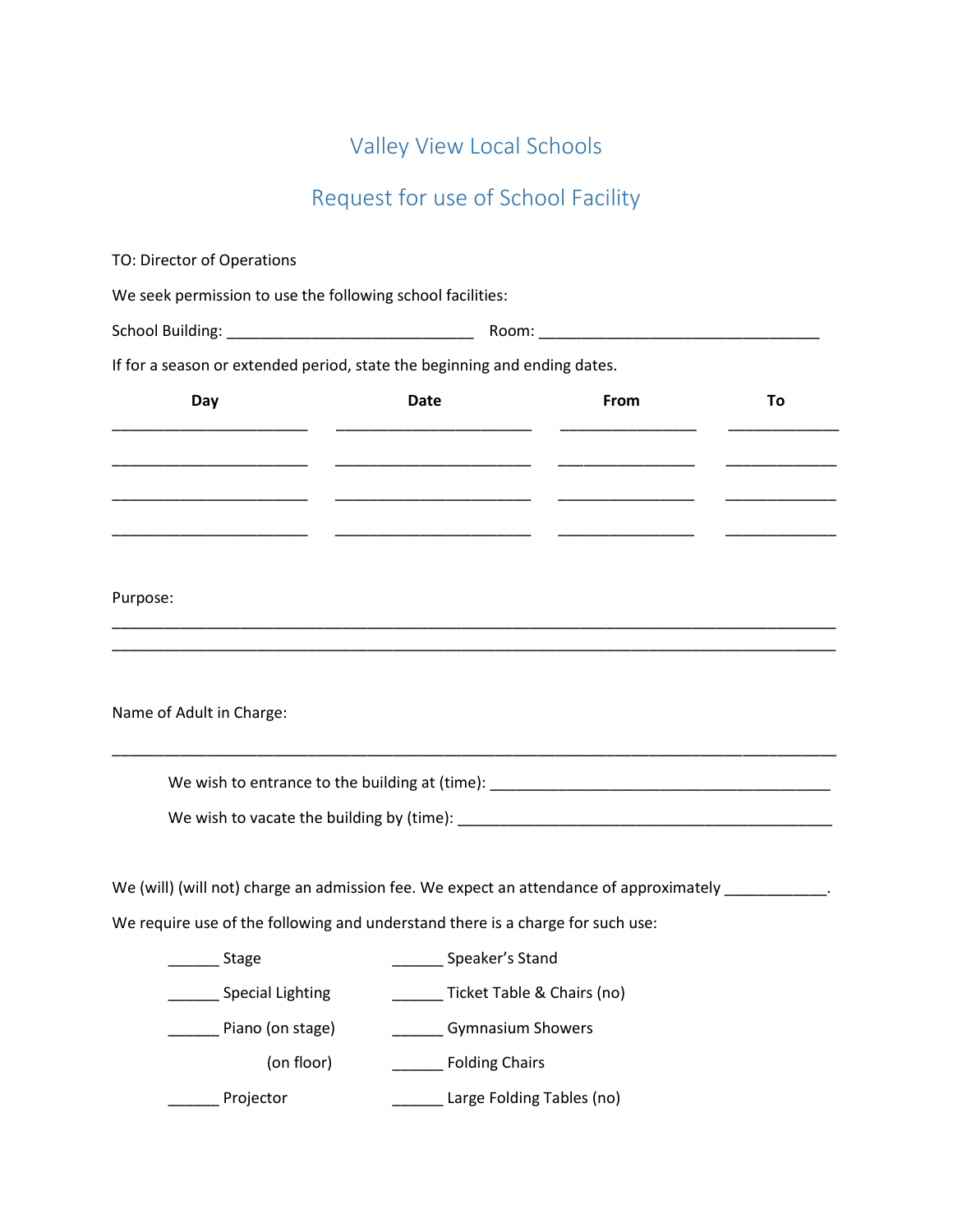Additional requests or comments:

It is understood that School District activities have preference over outside activities in using the school buildings and this request is subject to cancellation if the requested facility is needed for a school activity.

\_\_\_\_\_\_\_\_\_\_\_\_\_\_\_\_\_\_\_\_\_\_\_\_\_\_\_\_\_\_\_\_\_\_\_\_\_\_\_\_\_\_\_\_\_\_\_\_\_\_\_\_\_\_\_\_\_\_\_\_\_\_\_\_\_\_\_\_\_\_\_\_\_\_\_\_\_\_\_\_\_\_\_\_\_ \_\_\_\_\_\_\_\_\_\_\_\_\_\_\_\_\_\_\_\_\_\_\_\_\_\_\_\_\_\_\_\_\_\_\_\_\_\_\_\_\_\_\_\_\_\_\_\_\_\_\_\_\_\_\_\_\_\_\_\_\_\_\_\_\_\_\_\_\_\_\_\_\_\_\_\_\_\_\_\_\_\_\_\_\_

If this permission is granted, we agree to be responsible for any accidents or injuries sustained by any person attending or participating in the program or activity for which we may use the above-mentioned school facilities, and to be responsible for replacement in case of any damage or loss incurred. Further, in accordance with State requirements and board policy, we agree that there shall be no use of tobacco or controlled substances in the school building.

| (Name of Organization/Person/Group)                         |                                                                                |  |  |
|-------------------------------------------------------------|--------------------------------------------------------------------------------|--|--|
|                                                             |                                                                                |  |  |
| (Signature)                                                 |                                                                                |  |  |
|                                                             | Telephone: Telephone:                                                          |  |  |
|                                                             |                                                                                |  |  |
|                                                             | This Space is for District Use                                                 |  |  |
| This request has been approved and granted.                 |                                                                                |  |  |
|                                                             |                                                                                |  |  |
|                                                             | All rental and other fees will be billed and checks are to be made payable to: |  |  |
|                                                             | Valley View Local Schools                                                      |  |  |
|                                                             | This approval is subject to certain other conditions as set forth below:       |  |  |
|                                                             |                                                                                |  |  |
| <b>Director of Operations</b>                               | Date                                                                           |  |  |
|                                                             | *************************************                                          |  |  |
| This request cannot be granted for the following reason(s): |                                                                                |  |  |
|                                                             |                                                                                |  |  |

Director or Operations **Date**